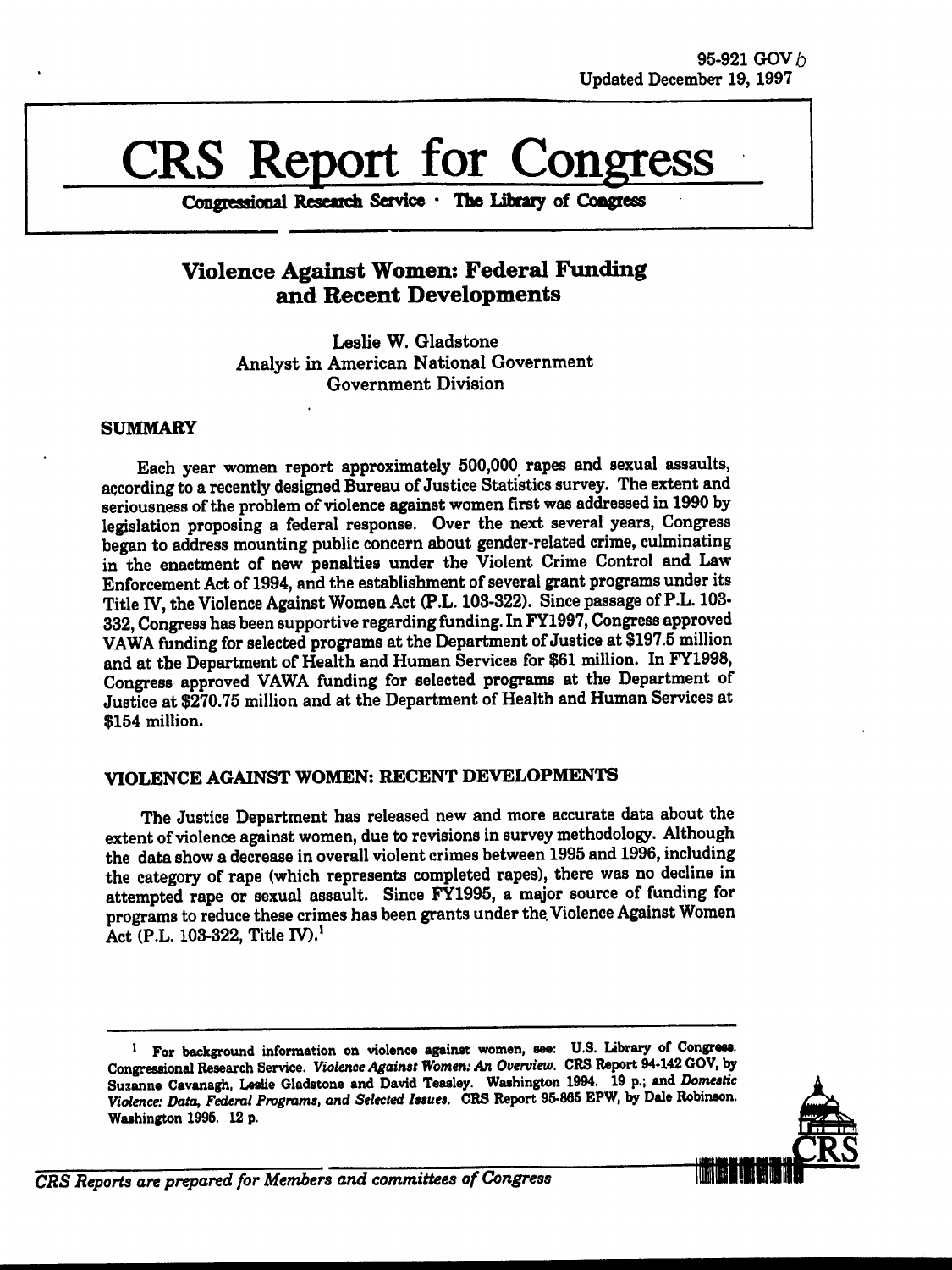#### CRS-2

#### **Statistics**

In 1994, the Department of Justice's Bureau of Justice Statistics (BJS) redesigned the *National Crime Victimization Survey (NCVS)* to obtain a more accurate reporting of incidents of rape and sexual assault. The *NCVS* obtains data about criminal activity from a nationally representative sample of U.S. households. Each year, interviews are conducted of every person aged 12 and over in these households to measure crime from the victim's perspective. This approach differs from that of the Federal Bureau of Investigation's Uniform Crime Reports (UCR). which is based solely on crimes reported to the police. BJS statisticians caution that the redesign of the survey means that the data "are not directly comparable to earlier estimates. $\overline{n}^2$  In addition, they note that despite their effort to obtain new information, those women surveyed may still be reluctant to provide information due to "the private nature of the event, the perceived stigma and the belief that no purpose would be served in reporting the crime ...."8

Based upon a nationally representative sample of U.S. households, the BJS reported the following findings:

- "Women age 12 or older annually sustained almost 5 million violent victimizations in 1992 and 1993. About three-quarters of all lone-offender violence against women and 45 % of violence multiple-offenders was perpetrated by offenders whom the victim knew. In **29%** of all violence against women by a lone offender, the perpetrator was an intimate (husband, ex-husband, boyfriend or ex-boyfriend).
- . Women were about 6 times more likely than men to experience violence committed by an intimate.
- Women annually reported about 500,000 rapes and sexual assaults to interviewers. Friends or acquaintances of the victims committed over half of these rapes or sexual assaults. Strangers were responsible for about 1 in 5.
- $\bullet$  Women of all races were about equally vulnerable to violence by an intimate.
- $\bullet$  Among victims of violence committed by an intimate, the victimization rate of women separated from their husbands was about 3 times higher than that of divorced women and about 25 times higher than that of married women. Because the *NCVS* reflects a respondent's marital status at the time of the interview, which is up to 6 months after the incident, it is possible that separation or divorce followed the violence.

-" --

<sup>2</sup> U.S. Department of Justice. Press Release: Women Usually Victimized by Offenders They Know. August 16, 1995. p. 3.

<sup>8</sup> Ibid., p. 4.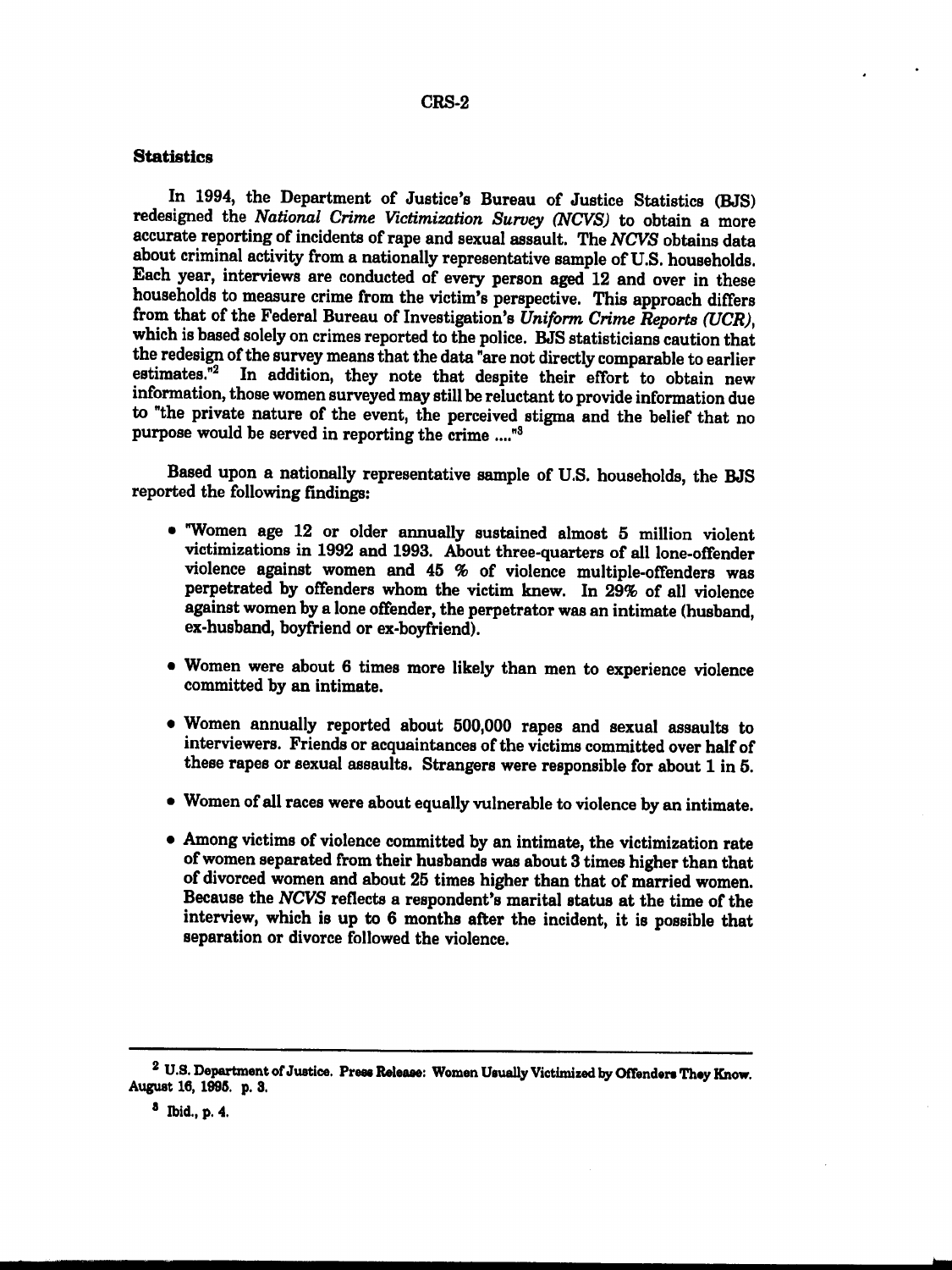• Female victims of violence by an intimate were more often injured by the violence than females victimized by a stranger."4

The *UCR* reported **95,769** forcible rapes in **1996,** a 1.7% decrease from the previous year, and the lowest total since 1989. The **1996** count was 12% lower than the 1992 level but 5% higher than the 1987 amount.<sup>5</sup> Also, during 1996, 3,631 women were victims of murder, and of these 30% were murdered by their husbands or boyfriends.<sup>6</sup>

#### **LEGISLATION**

Legislation proposing a federal response to the problem of violence against women was first introduced in 1990. Over the next several years, congressional actions to address public concerns about gender-related violence culminated in the enactment of new penalties under the Violent Crime Control and Law Enforcement Act of 1994, and the establishment of several grant programs under its Title IV, the Violence Against Women Act (P.L. 103-322).7

#### **FY1998 Funding Under the Violence Against Women Act**

The Violence Against Women Act creates a number of new grant programs.<sup>8</sup> Within the Department of Justice's National Institute of Justice, a new Violence Against Women Office was created to administer these programs, with former Iowa Attorney General Bonnie Campbell as director

For FY1998, the Violence Against Women Act (VAWA) received an appropriation of \$1.2 million for the National Domestic Violence Hotline to be administered by the Department of Health and Human Services. In addition, the Department of Justice (DoJ) will administer an appropriation of **\$26** million, to be used for law enforcement, prosecution, and victim services grants to reduce violence against women.

On March 21, 1995, DoJ announced the initiation of the STOP-Services, Training, Officers, Prosecutors-Violence Against Women Formula Grant Program. As of April **1996,** DoJ has awarded approximately \$426,000 to each state. Funds are to be distributed upon receipt of the various states' implementation plans. Funds

**8** Ibid., **pp.** 32-38.

**<sup>9</sup>**Justice Information Electronic Newsletter, Vol. **1.** April **1, 1995.** Program guidelines and application kite may be obtained from the Department of Justice Response Center, **1-800421-6770.**

<sup>4</sup> Quoted from **U.S.** Department of Justice. Bureau of Justice Statistics. *Violence against Women: Estimates from the Redesigned Survey.* Washington, August **1996. p.** 1

**<sup>6</sup> U.S.** Department of Justice. Federal Bureau of Investigation. *Uniform Crime Reports, 1993.* Washington, **U.S.** Govt. **Print. Off., 1996. p.** 24.

**<sup>6</sup>** Ibid, **pp.** 14, **17.**

**<sup>7</sup>See: U.S.** Library of Congress. Congressional Research Service. Crime Control: Summary of the Violent Crime Control and Law Enforcement Act of 1994. Report No. 94-910. Coordinated **by** Charles Doyle. Washington 1994. **pp.** 32-48.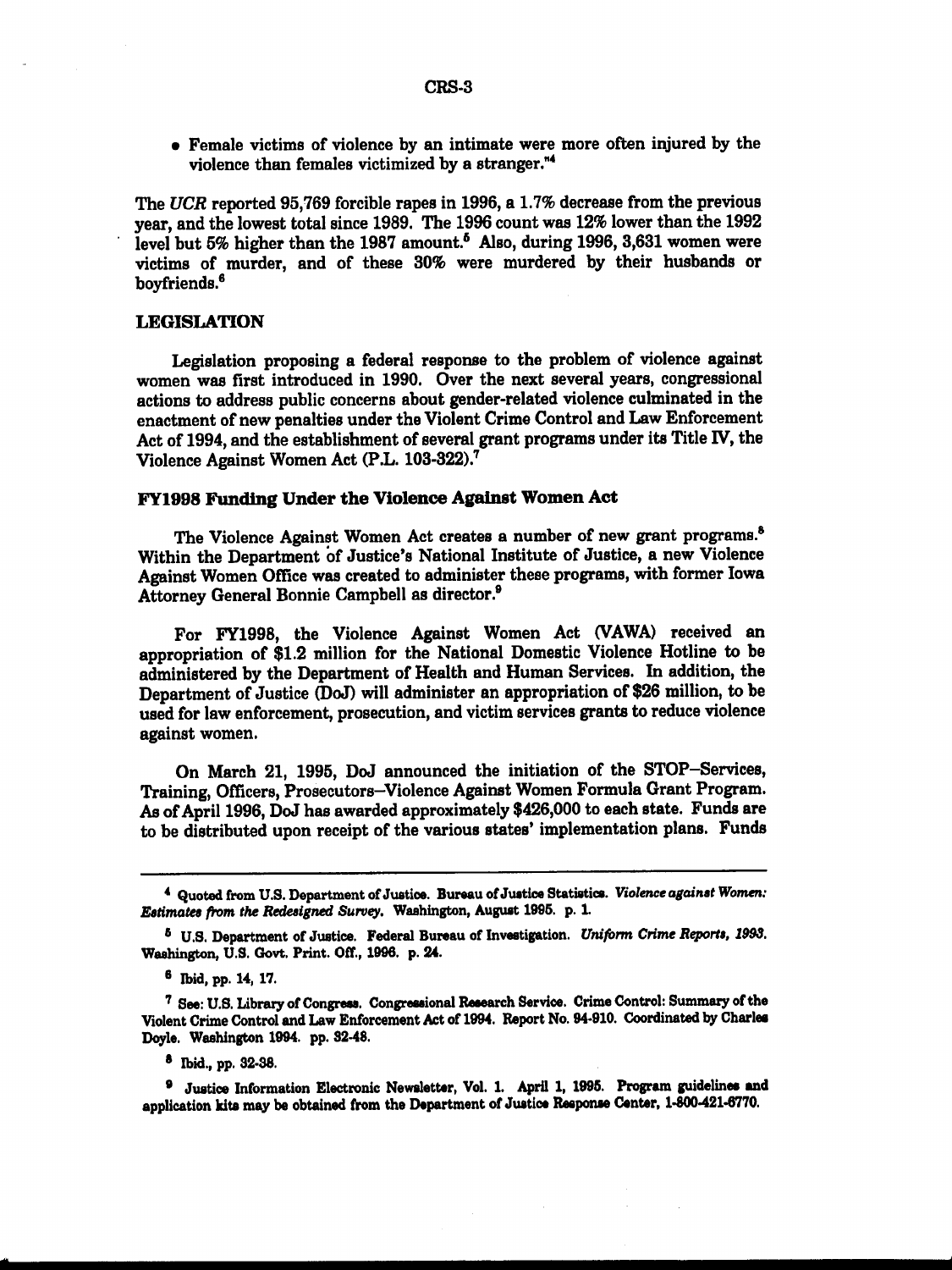#### CRS-4

are to be allocated as follows: 25% to law enforcement, 25% to prosecution, and 25% to nonprofit victim services. The rest is to be allocated at the state's discretion but within the parameters of the Act.

States must (1) certify that all out-of-pocket costs for forensic medical examinations of victims of sexual assaults are paid by the state, local government, or other government entity; (2) certify that victims of domestic violence are exempt from paying costs associated with filing criminal charges or issuing or serving a warrant, protection order, or witness subpoena for a domestic violence offence; and (3) assure that it will be in compliance with the above requirements by September 13, 1996 or at the end of the next legislative session, whichever is later.'0

#### **Recent Developments Within the 105th Congress**

With the completion of the FY1998 appropriations process, Congress has approved amounts for VAWA programs under two federal departments. The total for VAWA programs in the Department of Justice's Office of Justice Programs was \$270.75 million and for the Department of Health and Human Services Administration for Children and Families, together with its Center for Disease Control and Prevention, was \$144 million. Not all of the programs enacted under VAWA have been funded continuously since 1995; some have received money for a brief period only, while others never have been funded. (For funding details, see Table 1 on p. 5-6.)

The FY1998 appropriations bill for Labor, Health and Human Services, and Education (H.R. 2264, P.L. 105-78) was signed by President Clinton on November 13, 1997. The FY1998 appropriations bill for Commerce, Justice, State (H.R. 2267, P.L. 105-119), was signed by the President on November 22, 1997.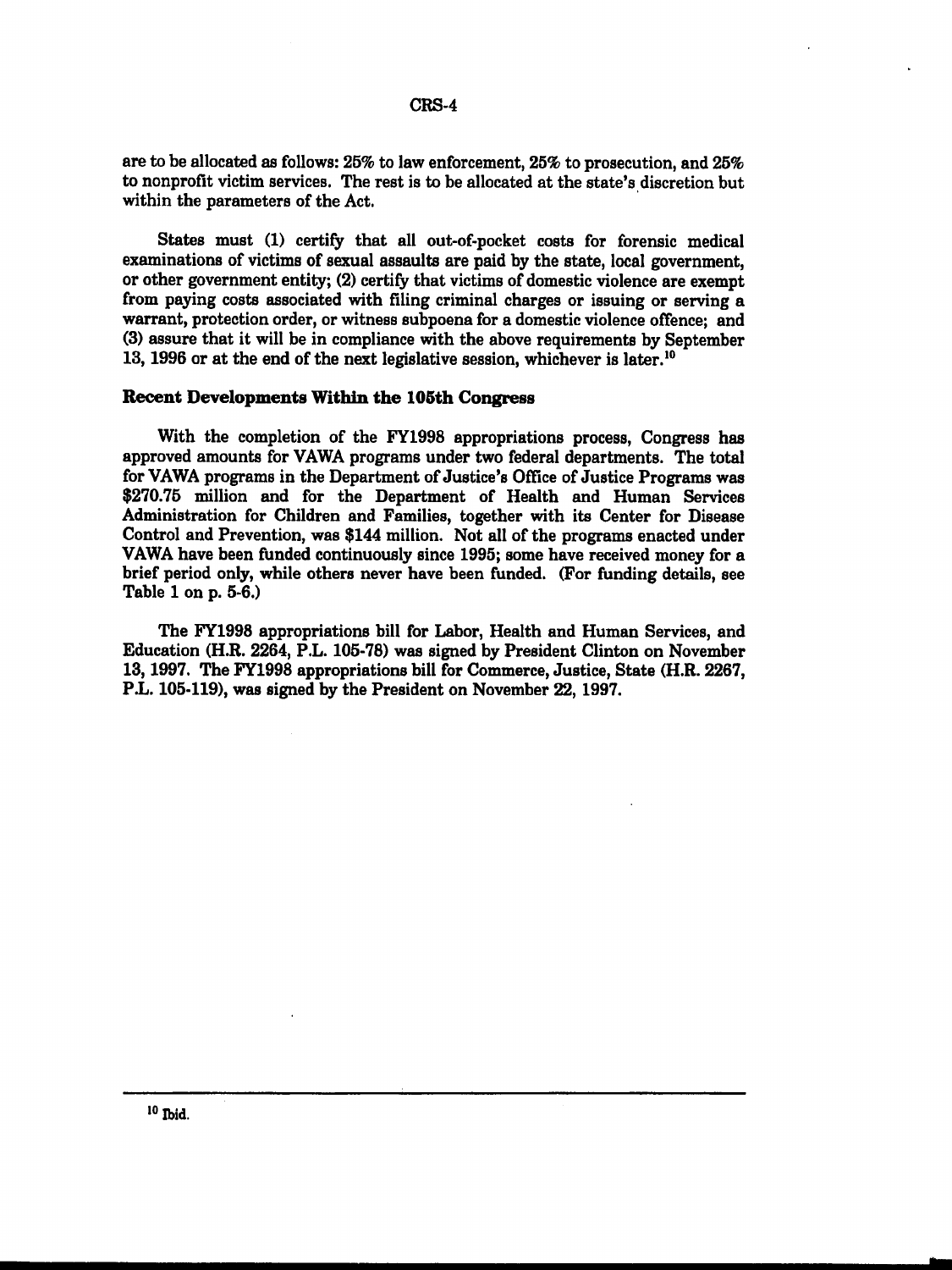$\mathcal{A}^{\text{max}}_{\text{max}}$ 

| Program                                                                                                                                | Admin.<br><b>Agency</b> | <b>FY1995</b><br><b>Enacted</b> | <b>FY1996</b><br><b>Enacted</b> | <b>FY1997</b><br><b>Enacted</b> | <b>FY1998</b><br><b>Request</b> | <b>FY1998</b><br><b>Enacted</b> |
|----------------------------------------------------------------------------------------------------------------------------------------|-------------------------|---------------------------------|---------------------------------|---------------------------------|---------------------------------|---------------------------------|
| Law Enforcement and<br>Prosecution Grants (Sec.<br>40121)                                                                              | <b>OJP</b>              | 26.00                           | 130.00                          | 145.00                          | 160.00                          | 172.00                          |
| <b>Grants to Encourage Arrest</b><br>Policies (Sec. 40231)                                                                             | OР                      | 0                               | 28.00                           | 33.00                           | 59.00                           | 59.00                           |
| <b>Rural Domestic Violence</b><br>and Child Abuse<br>Enforcement (Sec. 40295)                                                          | O <sub>OP</sub>         | 0                               | 7.00                            | 8.00                            | 15.00                           | 25.00                           |
| <b>Court Appointed Special</b><br><b>Advocates for Victims of</b><br>Child Abuse (Sec. 40156a)                                         | OJP                     | $\mathbf 0$                     | 6.00                            | 6.00                            | 7.00                            | 7.00                            |
| <b>Training for Judicial</b><br><b>Personnel and Practitioners</b><br>for Victims of Child Abuse<br>(Sec. 40156b)                      | OJP                     | 0                               | 0.75                            | 1.00                            | 2.00                            | 2.00                            |
| <b>Grants for Televised</b><br><b>Testimony by Victims of</b><br>Child Abuse (Sec. 40156c)                                             | O <sub>OP</sub>         | 0                               | 0.05                            | 0.55                            | 1.00                            | 1.00                            |
| National Stalker and<br><b>Domestic Violence</b><br>Reduction Grants (Sec.<br>40603)                                                   | <b>OJP</b>              | 0                               | 1.50                            | 1.75                            | 2.75                            | 2.75                            |
| <b>Training Programs for</b><br><b>Probation and Parole</b><br>Officers Who Work With<br><b>Released Sex Offenders</b><br>(Sec. 40152) | O <sub>OP</sub>         | 0                               | 1.00                            | 1.00                            | 2.00                            | 2.00                            |
| <b>National Study on Campus</b><br>Sexual Assault (Sec. 40506)                                                                         | O <sub>J</sub> P        | 0                               | $\mathbf 0$                     | 0.20                            | 0                               | $\mathbf 0$                     |
| <b>State Databases Studies</b><br>(Sec. 40292)                                                                                         | <b>OJP</b>              | 0                               | 0.20                            | $\mathbf 0$                     | $\mathbf 0$                     | 0                               |
| <b>Federal Victim Counselors</b><br>(Sec. 40114)                                                                                       | <b>USA</b>              | 0                               | $\mathbf 0$                     | 1.00                            | 1.00                            | .85                             |
| Subtotal: Department<br>ofJustice                                                                                                      |                         | 26.00                           | 174.50                          | 197.50                          | 249.75                          | 270.75                          |
| <b>Training Judges/Court</b><br>Personnel (Sec. 40421-22)                                                                              |                         | $\mathbf 0$                     | 0                               |                                 | 0                               | 0                               |
| Subtotal: The Judiciary                                                                                                                |                         | 0                               | 0                               | 0                               | 0                               | 0                               |
| <b>Equal Justice for Women in</b><br><b>Courts/Training Grants</b><br>(Sec. 40411-14)                                                  |                         | 0                               | 0                               | 0                               | O                               | o                               |
| Subtotal; State Justice<br>Institute                                                                                                   |                         | 0                               | $\bullet$                       | 0                               | 0                               | $\mathbf 0$                     |
| <b>National Domestic Violence</b><br><b>Hotline (Sec. 40211)</b>                                                                       | <b>ACF</b>              | 1.00                            | 0.40                            | 1.20                            | 1.20                            | 1.20                            |
| <b>Grants to Reduce Sexual</b><br>Abuse of Runaway,<br>Homeless, and Street Youth<br>(Sec. 40155)                                      | <b>ACF</b>              | 0                               | 5.56                            | 8.00                            | 15.00                           | 15.00                           |

 $\bar{\beta}$ 

**TABLE 1. Violence Against Women Program Funding, FY1995-FY1998** (budget authority in millions)